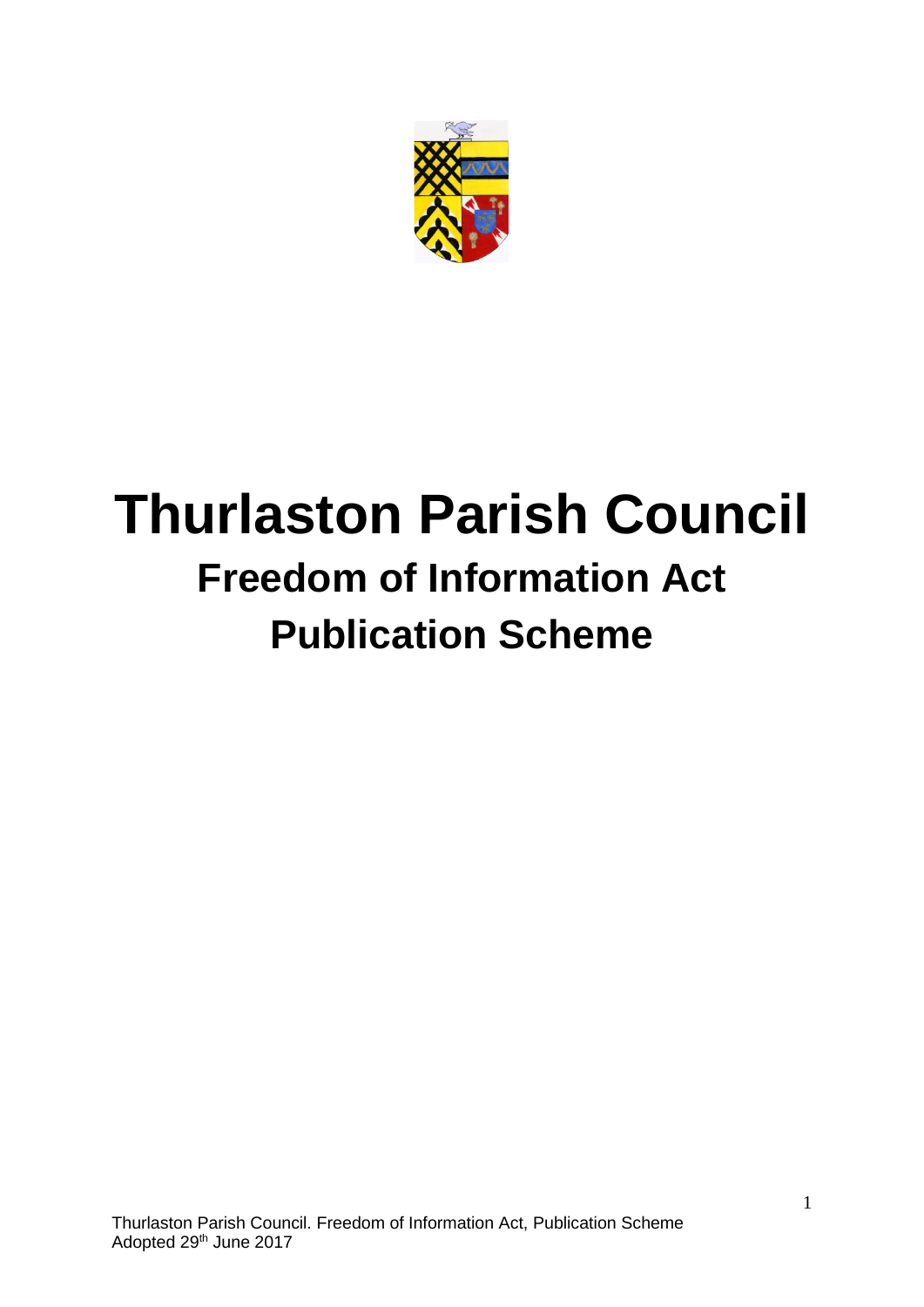# **Introduction**

## **The Freedom of Information Act**

The Freedom of Information Act grants to members of the public rights of access to all kinds of recorded information held by a wide range of Public Authorities. Information about the Act is available from the Information Commissioner's Office at www.ico.gov.uk

## **Publication Scheme**

The Act requires every Public Authority to adopt and maintain a generic model Publication Scheme. Thurlaston Parish Council has had a Publication Scheme in operation since December 2008 and upon a review of this scheme has decided to adopt the generic model Publication Scheme prepared and approved by the Information Commissioner. This Scheme was adopted by the Parish Council at their meeting on 29<sup>th</sup> June 2017, with the scheme being effective from 1<sup>st</sup> July 2017.

It is intended to provide everyone interested in the Parish Council with a comprehensive guide to the information that the Parish Council will automatically or routinely publish or otherwise makes available to the public.

## **Freedom of Information Requests and the Publication Scheme**

It is important to note that a Publication Scheme simply sets out the information that is routinely available. Information that is not listed in the Information Available Guide of this document can still be requested and it will be made available unless it can be legitimately withheld. This can be done by making a written request to the Parish Clerk who will reply within 20 working days after receipt of the request.

## **The Parish Council's Commitment to the Act**

The Parish Council is committed to openness and accountability and already makes large amounts of information available to the public, through the Parish Council website. Information is also available upon request by telephone and by post. Should a personal visit to view information be required, an appointment will be necessary.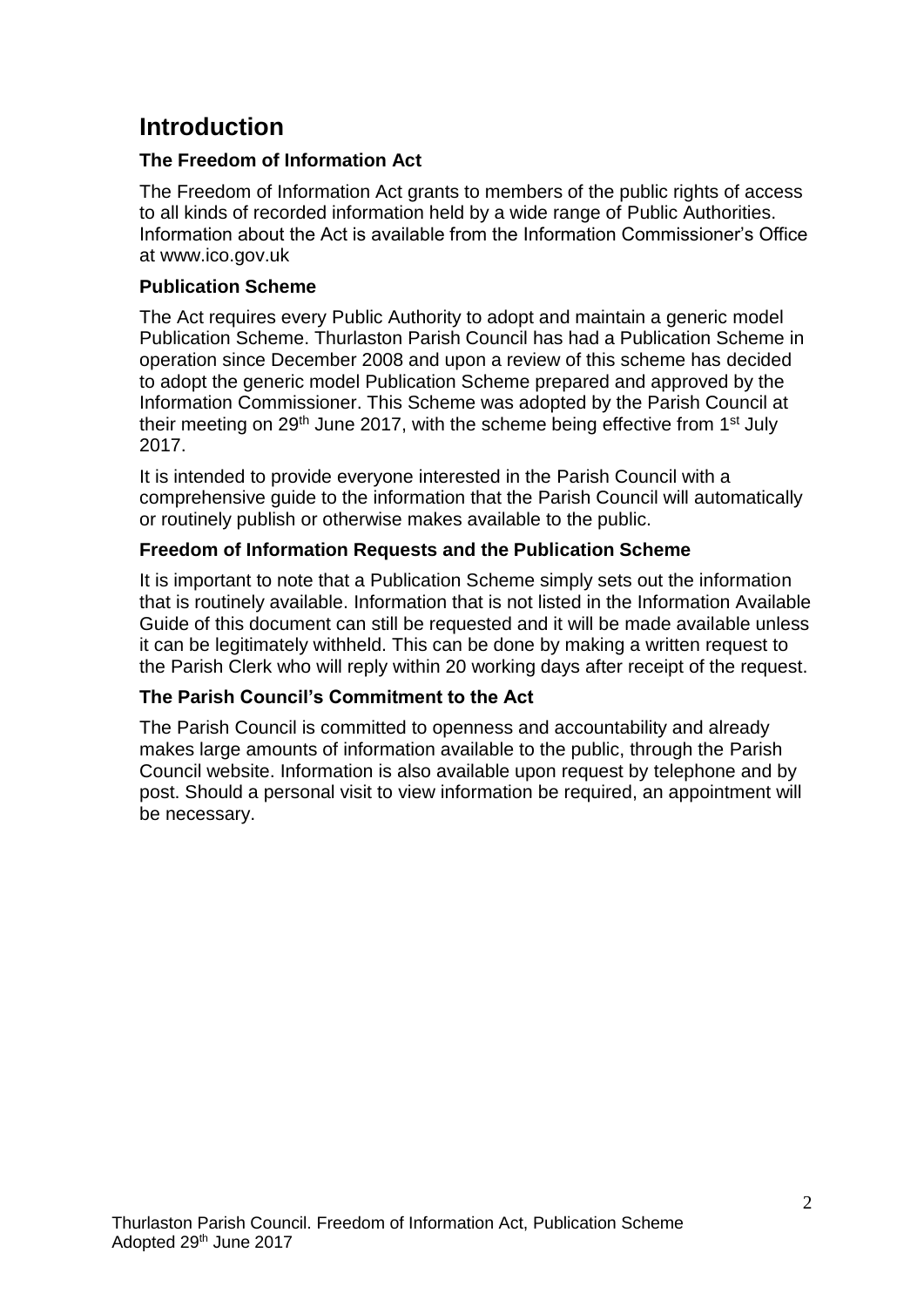# **Model Publication Scheme**

This model Publication Scheme has been prepared and approved by the Information Commissioner. It may be adopted without modification by any public authority without further approval and will be valid until further notice.

This Publication Scheme commits an authority to make information available to the public as part of its normal business activities. The information covered is included in the classes of information mentioned below, where this information is held by the authority. Additional assistance is provided to the definition of these classes in sector specific guidance manuals issued by the Information Commissioner.

The scheme commits an authority:

- To proactively publish or otherwise make available as a matter of routine, information, including environmental information, which is held by the authority and falls within the classifications below.
- To specify the information which is held by the authority and falls within the classifications below.
- To proactively publish or otherwise make available as a matter of routine, information in line with the statements contained within this scheme.
- To produce and publish the methods by which the specific information is made routinely available so that it can be easily identified and accessed by members of the public.
- To review and update on a regular basis the information the authority makes available under this scheme.
- To produce a schedule of any fees charged for access to information which is made proactively available.
- To make this publication scheme available to the public.

## **Classes of information**

#### **Class 1: Who we are and what we do.**

Organisational information, locations and contacts, constitutional and legal governance.

#### **Class 2: What we spend and how we spend it.**

Financial information relating to projected and actual income and expenditure, tendering, procurement and contracts.

#### **Class 3: What our priorities are and how we are doing.**

Strategy and performance information, plans, assessments, inspections and reviews.

#### **Class 4: How we make decisions.**

Policy proposals and decisions. Decision making processes, internal criteria and procedures, consultations.

#### **Class 5: Our policies and procedures.**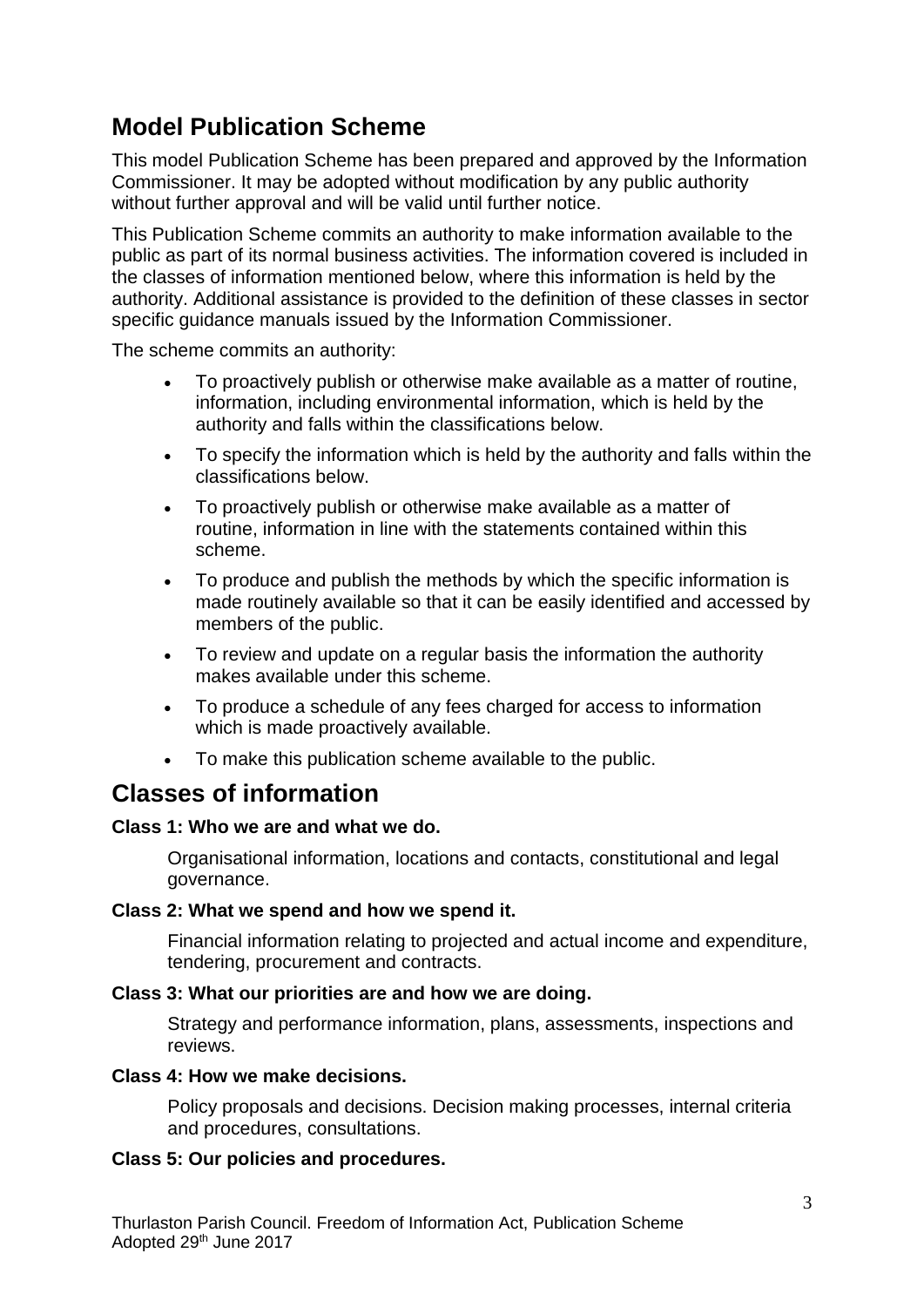Current written protocols for delivering our functions and responsibilities.

#### **Class 6; Lists and registers.**

Information held in registers required by law and other lists and registers relating to the functions of the authority.

#### **Class 7: The services we offer.**

Advice and guidance, booklets and leaflets, transactions and media releases. A description of the services offered.

The classes of information will not generally include:

- Information the disclosure of which is prevented by law, or exempt under the Freedom of Information Act, or is otherwise properly considered to be protected from disclosure.
- Information in draft form.
- Information that is no longer readily available as it is contained in files that have been placed in archive storage, or is difficult to access for similar reasons.

## **The method by which information published under this scheme will be made available**

The authority will indicate clearly to the public what information is covered by this scheme and how it can be obtained.

Where it is within the capability of a public authority, information will be provided on a website. Where it is impracticable to make information available on a website or when an individual does not wish to access the information by the website, a public authority will indicate how information can be obtained by other means and provide it by those means.

In exceptional circumstances some information may be available only by viewing in person. Where this manner is specified, contact details will be provided. An appointment to view the information will be arranged within a reasonable timescale.

Information will be provided in the language in which it is held or in such other language that is legally required. Where an authority is legally required to translate any information, it will do so.

Obligations under disability and discrimination legislation and any other legislation to provide information in other forms and formats will be adhered to when providing information in accordance with this scheme.

## **Charges which may be made for information published under this scheme**

The purpose of this scheme is to make the maximum amount of information readily available at minimum inconvenience and cost to the public. Charges made by the authority for routinely published material will be justified and transparent and kept to a minimum.

Material which is published and accessed on a website will be provided free of charge.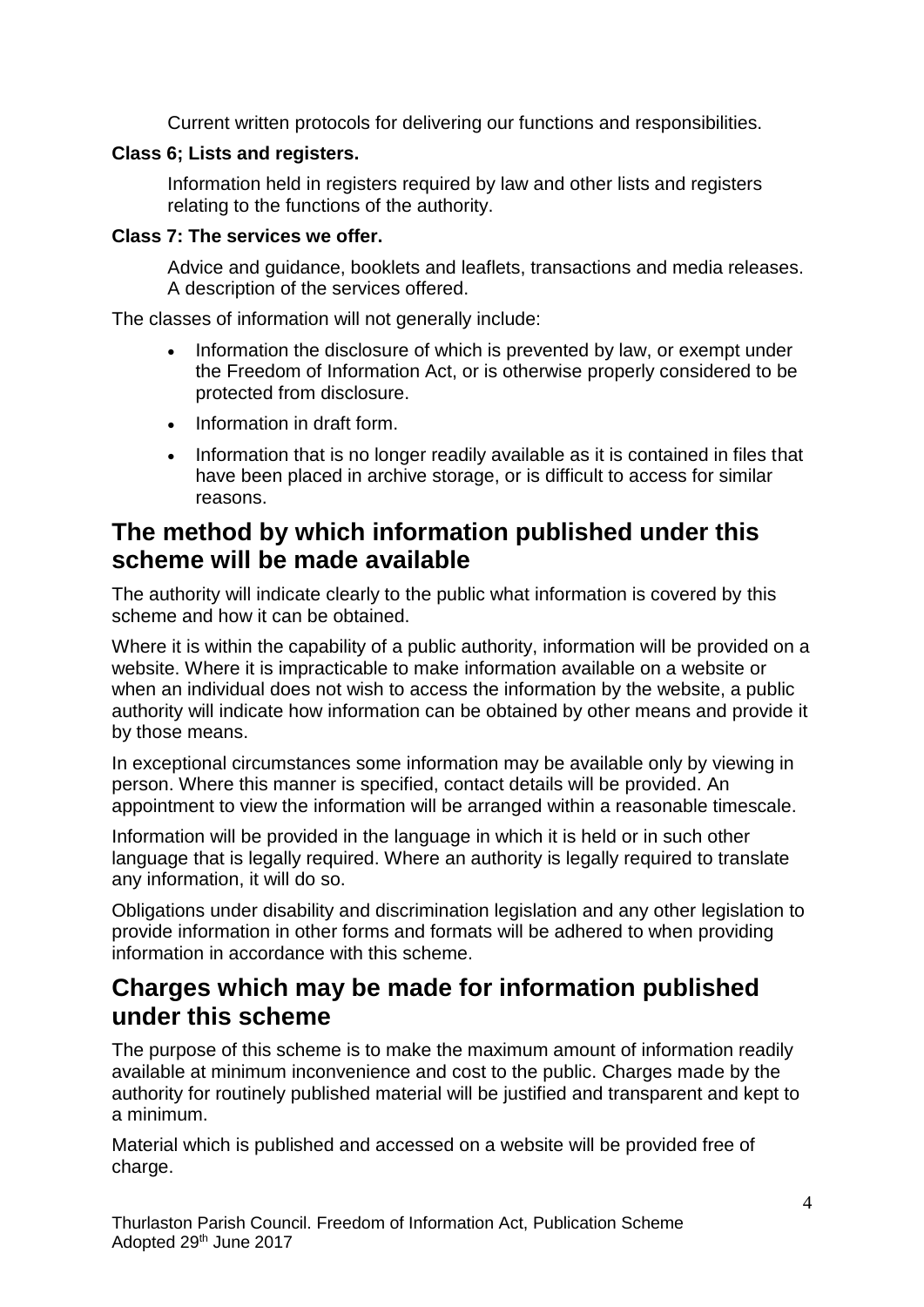Charges may be made for information subject to a charging regime specified by Parliament.

Charges may be made for actual disbursements incurred such as:

- photocopying
- postage and packaging
- the costs directly incurred as a result of viewing information

Charges may also be made for information provided under this scheme where they are legally authorised, they are in all the circumstances, including the general principles of the right of access to information held by public authorities, justified and are in accordance with a published schedule or schedules of fees which is readily available to the public.

If a charge is to be made, confirmation of the payment due will be given before the information is provided. Payment may be requested prior to provision of the information.

## **Written requests**

Information held by a public authority that is not published under this scheme can be requested in writing, when its provision will be considered in accordance with the provisions of the Freedom of Information Act.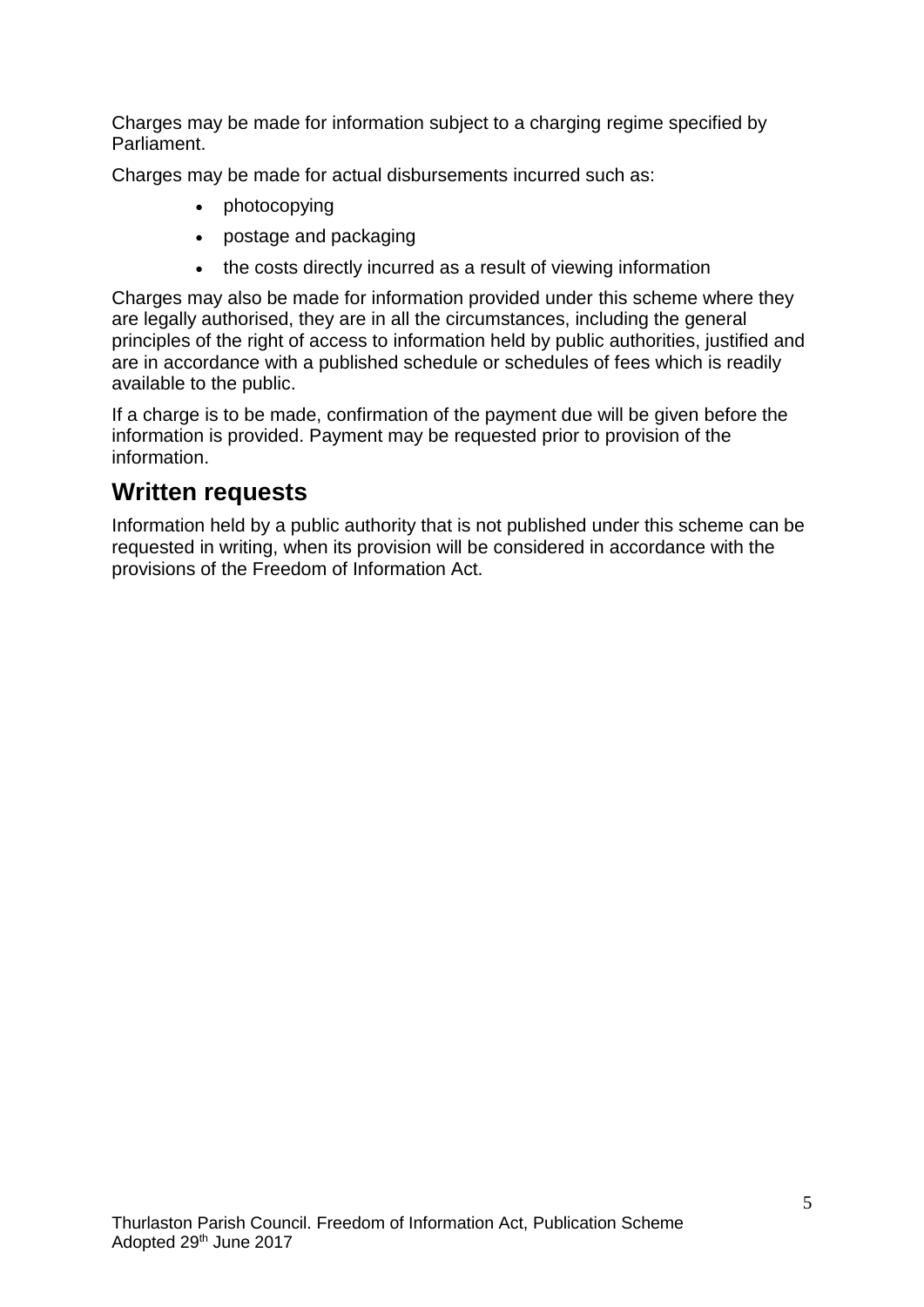# **Information available from Thurlaston Parish Council under the Model Publication Scheme**

| Information to be published                                                                                                                                                                                                                | How the information<br>can be obtained | Cost                     |
|--------------------------------------------------------------------------------------------------------------------------------------------------------------------------------------------------------------------------------------------|----------------------------------------|--------------------------|
| Class1 - Who we are and what we do<br>(Organisational information, structures,<br>locations and contacts)<br>This will be current information only                                                                                         | Website<br><b>Hard Copy</b>            | Free<br>10p per A4 sheet |
| Who's who on the Council and its<br>Committees                                                                                                                                                                                             | <b>Website/Hard Copy</b>               | As above                 |
| <b>Contact details for Parish Clerk and Council</b><br>members (named contacts where possible<br>with telephone number and email address (if<br>used))                                                                                     | <b>Website/Hard Copy</b>               | As above                 |
| Class 2 – What we spend and how we<br>spend it<br>(Financial information relating to projected<br>and actual income and expenditure,<br>procurement, contracts and financial audit)<br>Current and previous financial year as a<br>minimum | Website<br><b>Hard Copy</b>            | Free<br>10p per A4 sheet |
| Annual return form and report by auditor                                                                                                                                                                                                   | <b>Website/Hard Copy</b>               | As above                 |
| <b>Finalised budget</b>                                                                                                                                                                                                                    | <b>Website/Hard Copy</b>               | As above                 |
| Precept                                                                                                                                                                                                                                    | <b>Website/Hard Copy</b>               | As above                 |
| <b>Financial Standing Orders and Regulations</b>                                                                                                                                                                                           | Website/Hard copy                      | As above                 |
| Grants given and received                                                                                                                                                                                                                  | <b>Hard Copy</b>                       | 10p per A4 sheet         |
| Members' allowances and expenses (if<br>applicable)                                                                                                                                                                                        | Website<br>Hard copy                   | Free<br>10p per A4 sheet |
| Class 3 – What our priorities are and how<br>we are doing<br>(Strategies and plans, performance<br>indicators, audits, inspections and reviews)<br>Current and previous year as a minimum                                                  | Website<br><b>Hard Copy</b>            | Free<br>10p per A4 sheet |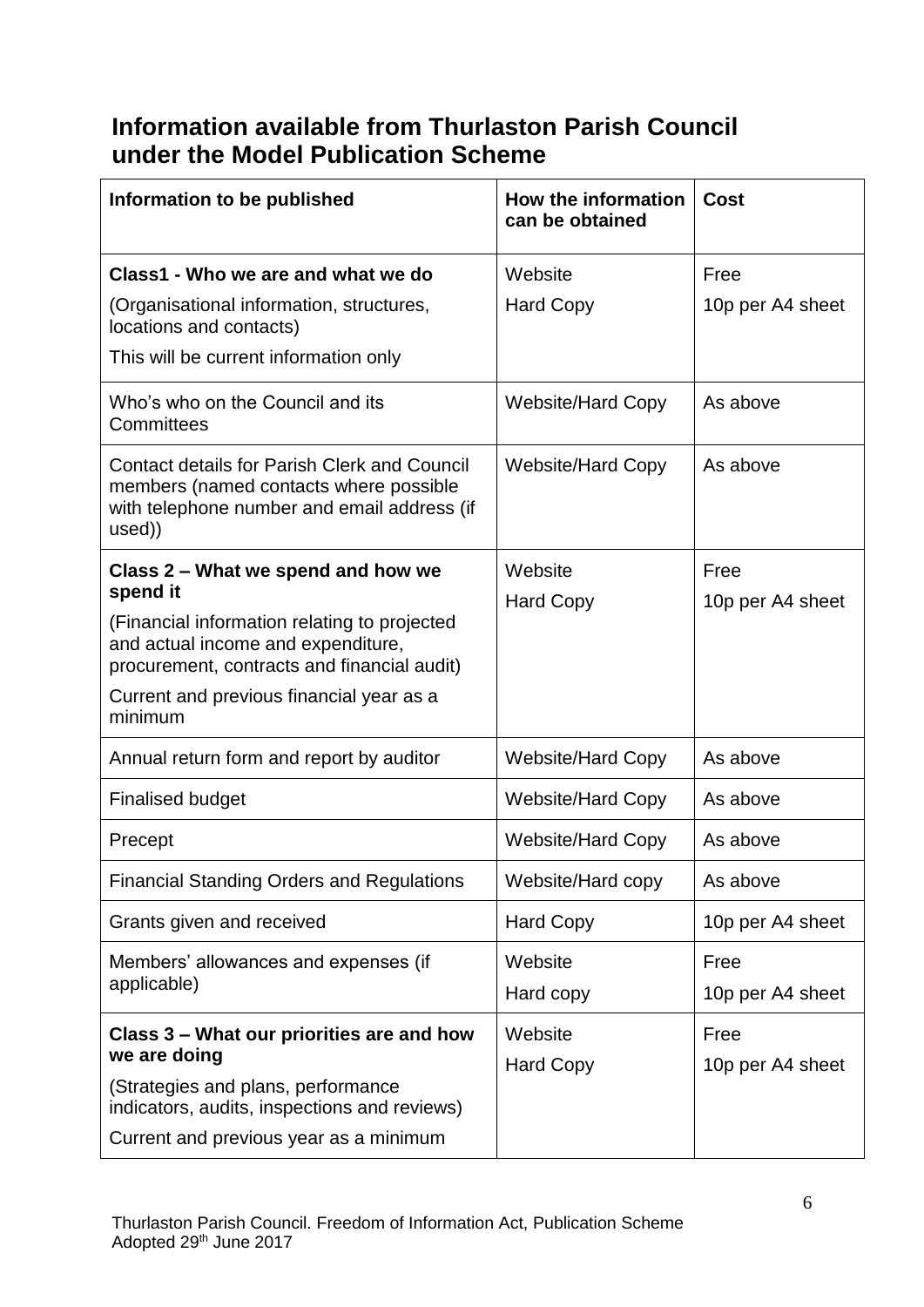| Parish Plan (current and previous year)                                                                                                                                                | <b>Hard Copy</b>     | 10p per A4 sheet         |
|----------------------------------------------------------------------------------------------------------------------------------------------------------------------------------------|----------------------|--------------------------|
| Annual Report to Parish or Community<br>Meeting (current and previous year)                                                                                                            | Website<br>Hard copy | Free<br>10p per A4 sheet |
| Class 4 – How we make decisions                                                                                                                                                        | Website              | Free                     |
| (Decision making processes and records of<br>decisions)                                                                                                                                | Hard copy            | 10p per A4 sheet         |
| Current and previous council year as a<br>minimum                                                                                                                                      |                      |                          |
| Timetable of meetings (Council, any<br>committee/sub-committee meetings and<br>parish meetings)                                                                                        | Website/Hard copy    | As above                 |
| Agendas of meetings (as above)                                                                                                                                                         | Website/Hard copy    | As above                 |
| Minutes of meetings (as above) –                                                                                                                                                       | Website/Hard copy    | As above                 |
| NB this will exclude information that is<br>properly regarded as private to the meeting.                                                                                               |                      |                          |
| Reports presented to council meetings -                                                                                                                                                | <b>Hard Copy</b>     | 10p per A4 sheet         |
| NB this will exclude information that is<br>properly regarded as private to the meeting.                                                                                               |                      |                          |
| Responses to consultation papers                                                                                                                                                       | <b>Hard Copy</b>     | 10p per A4 sheet         |
| Responses to planning applications                                                                                                                                                     | <b>Hard Copy</b>     | 10p per A4 sheet         |
| <b>Class 5 - Our Policies and Procedures</b>                                                                                                                                           | Website              | Free                     |
| (Current written protocols, policies and<br>procedures for delivering our services and<br>responsibilities)                                                                            | Hard copy            | 10p per A4 sheet         |
| Current information only                                                                                                                                                               |                      |                          |
| Policies and procedures for the conduct of<br>council business:                                                                                                                        | Website/Hard copy    | As above                 |
| <b>Procedural Standing Orders</b><br>Committee and sub-committee terms<br>of reference<br>Delegated authority in respect of<br>officers<br><b>Code of Conduct</b><br>Policy statements |                      |                          |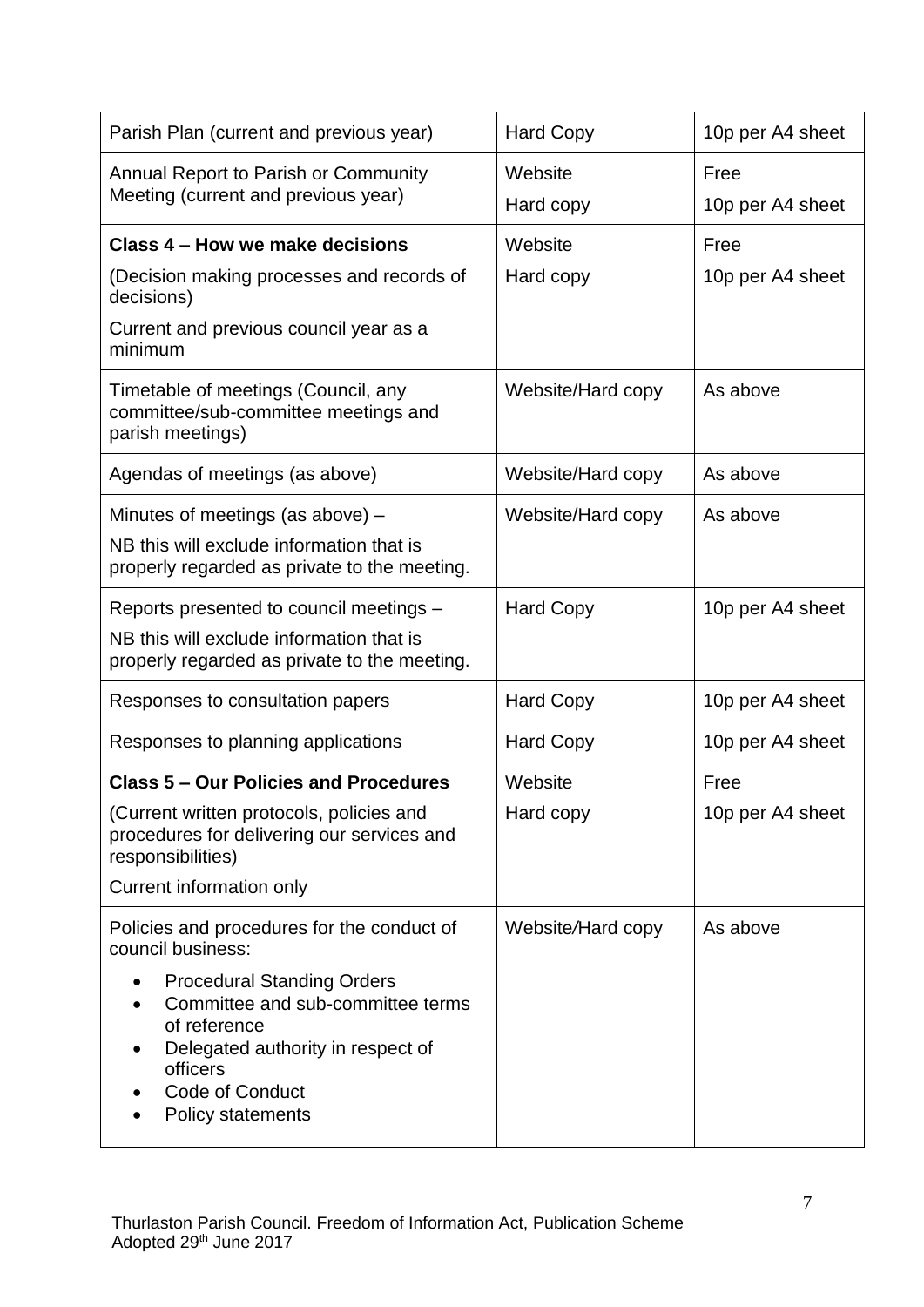| Policies and procedures for the provision of<br>services and about the employment of staff:                                 | Hard Copy/Website                                               | As above         |
|-----------------------------------------------------------------------------------------------------------------------------|-----------------------------------------------------------------|------------------|
| Internal policies relating to the delivery<br>of services                                                                   |                                                                 |                  |
| <b>Equality and Diversity policy</b>                                                                                        |                                                                 |                  |
| <b>Health and Safety policy</b>                                                                                             |                                                                 |                  |
| Policies and Procedures for handling<br>requests for information                                                            |                                                                 |                  |
| <b>Complaints Procedures (including</b><br>those covering requests for information<br>and operating the publication scheme) |                                                                 |                  |
| Records management policies (records<br>retention, destruction and archive)                                                 | Hard copy                                                       | 10p per A4 sheet |
| Data protection policies\ Information security<br>policy                                                                    | Hard copy                                                       | 10p per A4 sheet |
| Schedule of charges (for the publication of                                                                                 | Website                                                         | Free             |
| information)                                                                                                                | Hard copy                                                       | 10p per A4 sheet |
| <b>Class 6 - Lists and Registers</b>                                                                                        | Website                                                         | Free             |
| Currently maintained lists and registers only                                                                               | Hard copy                                                       | 10p per A4 sheet |
|                                                                                                                             | Some information<br>may only be available<br>by Inspection. ??? |                  |
| Any publicly available register or list                                                                                     | Hard copy                                                       | 10p per A4 sheet |
| <b>Assets Register</b>                                                                                                      | Hard copy                                                       | 10p per A4 sheet |
| Register of members' interests                                                                                              | Hard copy                                                       | 10p per A4 sheet |
| Register of gifts and hospitality                                                                                           | Hard copy                                                       | 10p per A4 sheet |
| Class 7 – The services we offer                                                                                             | Website                                                         | Free             |
| (Information about the services we offer,                                                                                   | Hard copy                                                       | 10p per A4 sheet |
| including leaflets, guidance and newsletters<br>produced for the public and businesses)                                     | Some information<br>may only be available                       |                  |
| Current information only                                                                                                    | by Inspection ????                                              |                  |
| Parks, playing fields and recreational facilities                                                                           | Hard copy                                                       | 10p per A4 sheet |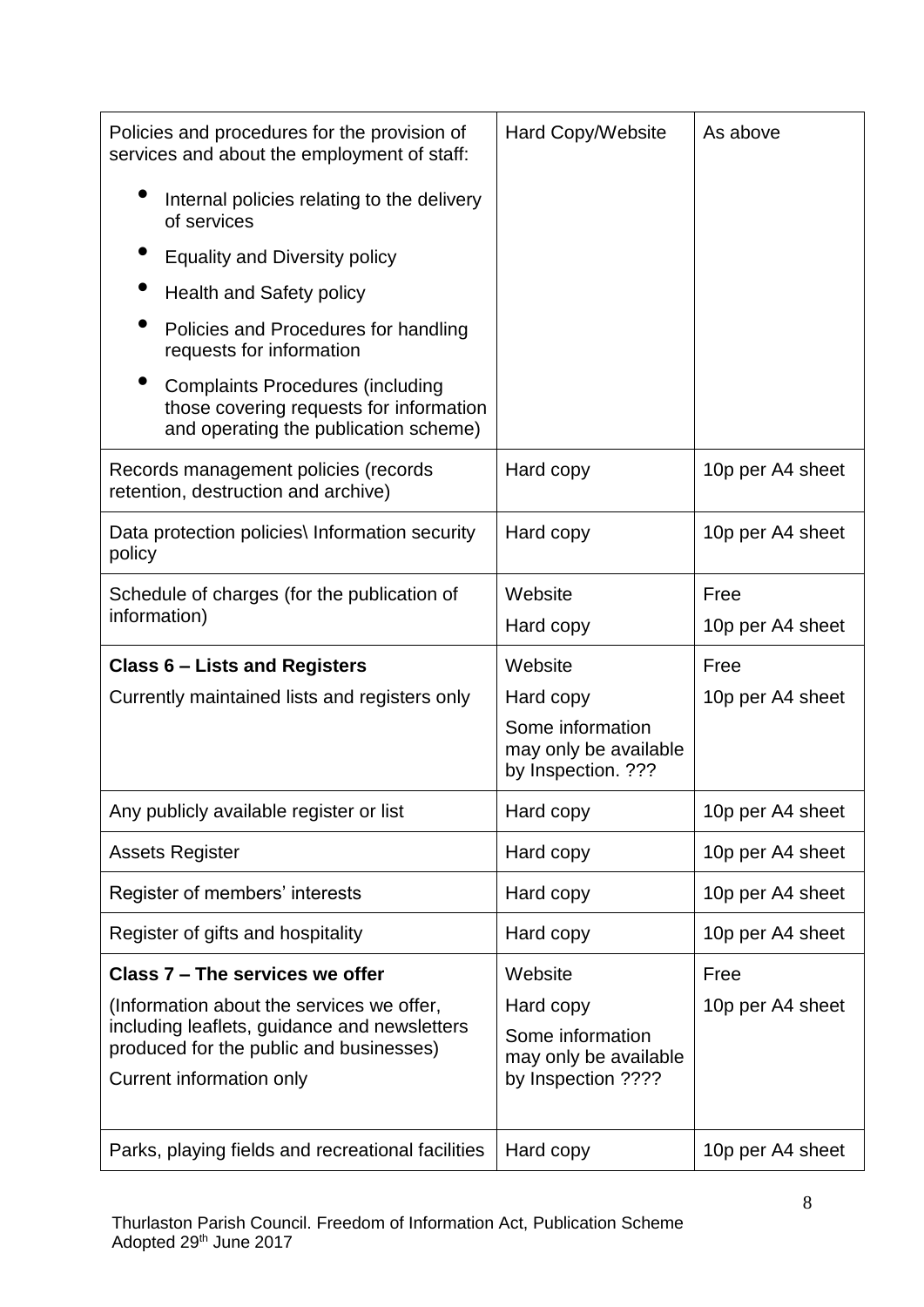| Seating, litter bins, clocks, memorials and<br>lighting                    | Hard copy                                    | 10p per A4 sheet |
|----------------------------------------------------------------------------|----------------------------------------------|------------------|
| <b>Bus shelters</b>                                                        | Hard copy                                    | 10p per A4 sheet |
| <b>Additional Information - any other</b><br>information not listed above. | Upon request - by<br>hard copy, if available | 10p per A4 sheet |

# **Contact details:**

*Website Address:* www.thurlastonparish.org.uk

## *Requests for hard copies should be addressed to:*

Mrs Elaine Foxon Parish Clerk 16 Cambridge Drive Desford **Leicestershire** LE9 9JB

*Email:* [clerk@thurlastonparish.org.uk](mailto:clerk@thurlastonparish.org.uk)

*Telephone:* 07873 229990

## **Schedule of charges**

| <b>Type of Charge</b>                               | <b>Description</b>                                                                                                       | <b>Basis of Charge</b>                                      |
|-----------------------------------------------------|--------------------------------------------------------------------------------------------------------------------------|-------------------------------------------------------------|
| <b>Disbursement</b><br>costs                        | Photocopying @ 10p per sheet<br>(black & white)                                                                          | Actual cost                                                 |
|                                                     | Photocopying @ 20p per sheet<br>(colour)                                                                                 | Actual cost                                                 |
|                                                     | Postage                                                                                                                  | Actual cost of Royal Mail<br>standard 2 <sup>nd</sup> class |
| Freedom of<br><b>Information</b><br><b>Requests</b> | An additional charge may be<br>made if the cost to the Parish<br>Council for retrieval and collation<br>is unreasonable. |                                                             |

# **Complaints Procedure**